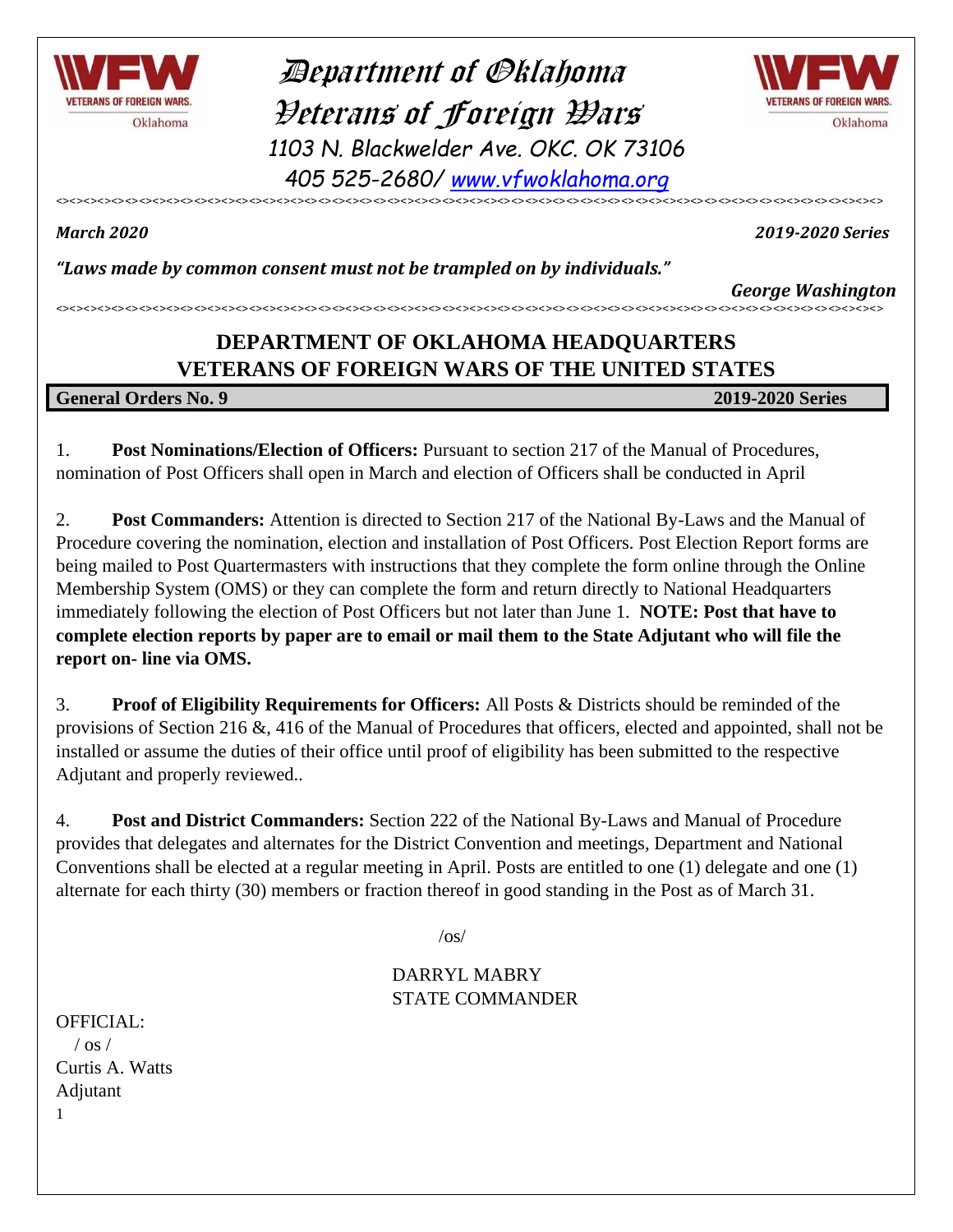

### COMRADES AND AUXILIARY BROTHERS AND SISTERS;

 $\overline{2}$ I hope all continue to be happy joyous and warm as we begin to transition into the spring season. I was very excited to hear and see some of the happy and wonderful faces of those that received awards for their efforts in our various categories of program events. I tip mcy hat to all; especially the members, teachers and bosses that gave support to making our community recognition programs successful. As I spoke to all that received the awards; this was just the first part, now the expectation is for them to return to their schools, classes and jobs spreading the words of excitement and fulfillment to their peerss regarding the rewards they received. For those posts that didn't participate, I hope you see it in your hearts as well as your schedule to do so next year. Remember you are still eligible for All-American honors although you used the national "buy out" program but are not eligible to receive All-State. As explained during the school of instruction and program, they are two separate Commanders' programs. So don't give up the charge for receiving honors and post recognition. Again, thanks to everyone that gave to the success of these programs and to those that have just tried. Programs such as VOD, Patriots Pen, Teacher / Scout and EMT of the Year are important programs to our/your success. Wow, wasn't it a great time at the Mid-Winter conference in OKC. For those that didn't attend, I think you missed a great showing. The National CinC, William "Doc" Schmitz was there with to share words of encouragement and congratulate all. He was very excited and charged as we showed equal excitement with he being here. As he noted; "he just added to the energy we already had". I gladly accepted the compliment to the Department because I know we have one of the best Departments in the nation. I would like that excitement and vigor to continue through the rest of our VFW year. Let's show we got what it takes. We lost roughly 1600 members with the administrative deceasing conducted by the National HQ early in the year, however we have gained some ground back by replacing some. Team, we have three months to make up about 1000 more. The goal is about 350 a month. So, let's get out and re-introduce the VFW to your communities and speak to eligible Veterans in your area. I'm sure they are waiting and wondering about the goodness of our organization. We can meet the membership challenge and achieve 100%. Again, MEMBERSHIP, MEMBERSHIP, MEMBERSHIP. Have you planned your membership drives to complete the year. Has your Post or District reached 100%? Look at the membership awards in the Department and National programs. I will be ready to give plenty of awards during our convention. So "go get em"!! As I continue to visit our VFW Posts within our state, I'm again thankful of our great organization, our team and equally thankful for all the team does and strives to do. Hopefully we can stand together and recognize the blessings we have as a Department and see all of the wonderful people next to and around us "standing for the Veteran" as we all volunteered to do.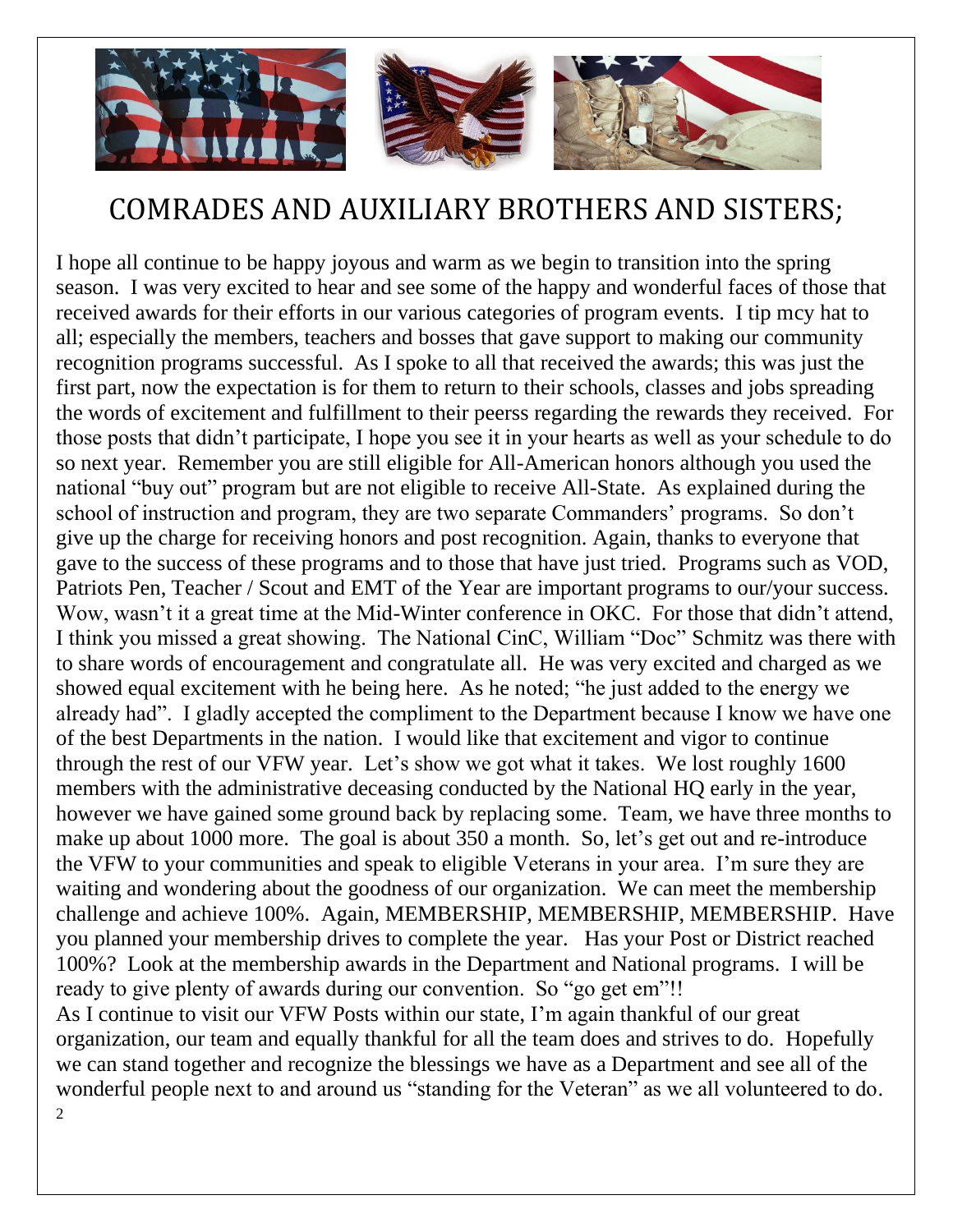Our "self" gratification hopefully comes when we see the smile or the relief a Veteran or family member expresses when done something of benefit to help their situation. It's a long road; our mission is achievable. We are currently looking at more ways to excite everyone and achieve our goals. More info will hit the airwaves soon, so be on the lookout.

Poppy season is in full swing. Congratulations to the winners of the Buddy Poppy competition; there were some great creations presented. Remember, those boards and flowers generate funds for your relief fund which align with taking care of Veterans' in need. Contact the Department Quartermaster, Curt Watts for yours.

I repeat the call that participation is the key to becoming or remaining an "All-State" or All-American" Post or District. Continue to strive for excellence. Your donations are just as important to keep the National programs afloat. Hopefully you and your post have or have considered a degree of participation or support your post will provide and offer.

As briefed by our Junior-Vice Commander Jim Bassett, we have had and are constantly showing some great Department sponsored and Post community engagement events. So, shake a tree and a leg. Contact your District Commander and find out what you can support or attend in your area. Let's support all in what they do in their respective communities. Commanders, I again ask you to emphasize the programs and benefits the VFW offers in all your meetings; know what the VFW Oklahoma Foundation is for. Learn how you at the Post and District levels can support the foundation. Research and ask how you can help build our foundation so it can help local Veterans and their families and even a post. Remember, donations by Post individuals (Comrades and Auxiliary) to the Oklahoma Foundation will count towards the Post or District requirement for All-State recognition provided that person specify whom they are supporting. I still encourage everyone to open your hearts and support the relief efforts of our foundation whether for credit or not. Let's remember what our core existence is. If you can't greet every Veteran you meet and be able to offer the right kind of assistance across the board, then what is your real purpose as a VFW?

Remember to look at our webpage….VFWOklahoma.org. Once again, special thanks to HUMANA for their Top Tier Sponsorship for 20-21 (again). Let's get more sponsors Comrades. Their donations help us to realign monetary support and focus monies in supporting our core existence.

Let's remain focused on making your Post, District and Our VFW the best in the nation. Let our focus remain VFW initiatives, programs and ideals not personalities and other things we can control.

As always; be safe, be fun and take care of the business of assisting and providing for those that are having issues as you can. For all that need it……GET WELL SOON!!

Again, I offer a prayer to all that are afflicted or have loved ones with pains or ailments, I pray for a speedy recoveries for all. May good providence shield all of us from all harm. My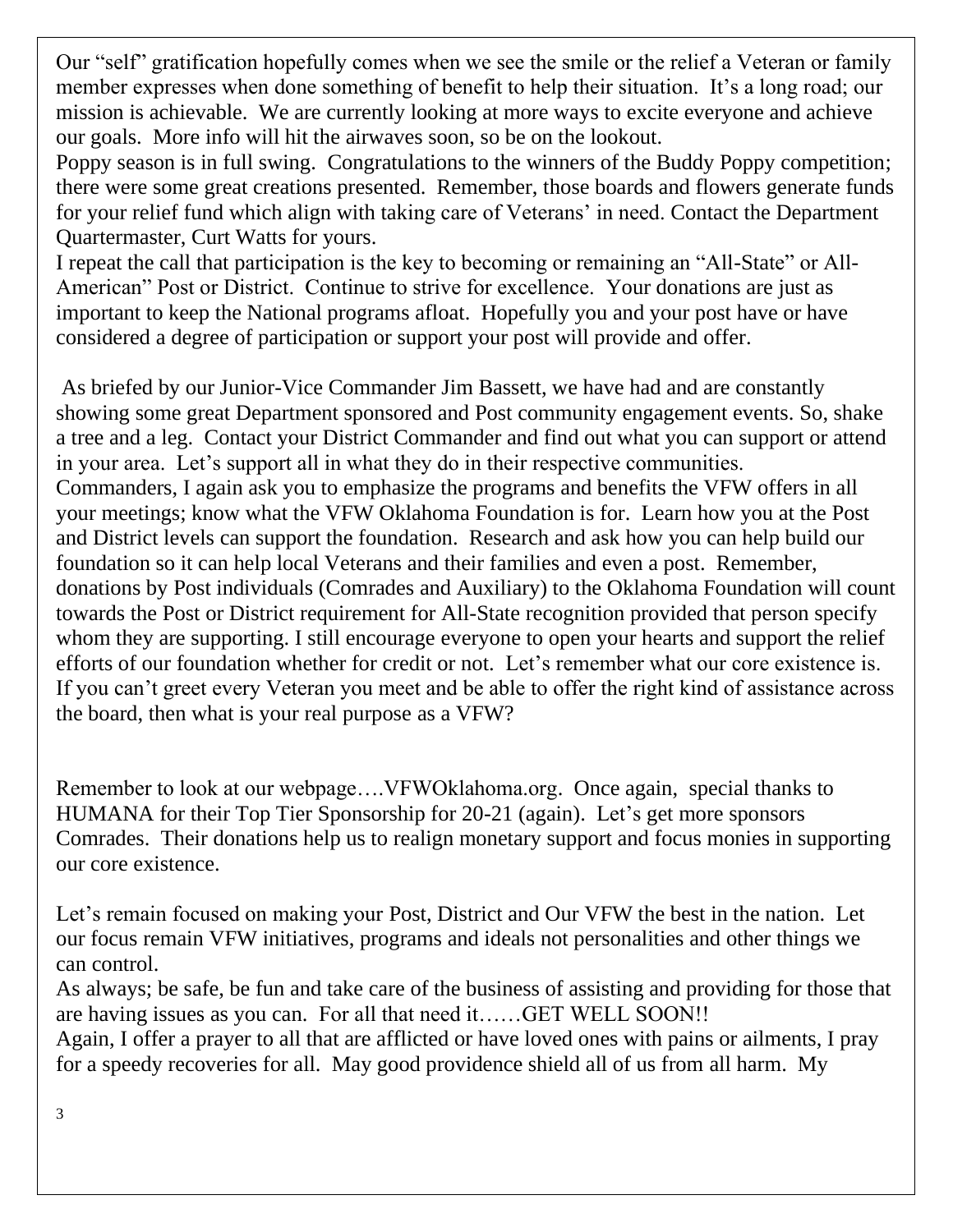condolences to the families and friends of all we have lost. "TAKE CARE OF YOURSELVES AND EACH OTHER". We need you all.

"ALWAYS A VETERAN, ALWAYS FOR A VETERAN"

Darryl Mabry STATE COMMANDER Department of Oklahoma

### *FROM THE SR. VICE COMMANDER*

Comrades,

I hope all are well and those that may be fighting illnesses or ailments, I pray, are cured. I am going to keep this short and sweet this month. As this is a transition period legislatively, I do not have a lot to talk about.

If you have not received an email from me prior to this, we are making a transition to the bills we are trying to get passed in the state legislature when it comes to our specialty license plates. Because the bill we were backing did not make it out of the House committee, we are currently supporting SB1294 for our VFW license plates and HB2851 when it comes to our Department Auxiliary plates. Please contact your state Senators and Representatives and ask them to back these bills.

Currently, the leadership is in Washington, D.C. supporting our Patriot Pen and Voice of Democracy winners as well as lobbying our Congressional delegation to support the legislation our national organization backs. As of this writing, we still have two members of our delegation that has never responded to us. They are Sen. Lankford and Rep. Horn. Between emails and phone calls that have gone back to December, they have not once responded. As I told you at Mid-Winter and at several district meetings, when you go to the polls, make them remember it. We must have a voice here in D.C. and it begins with you.

Lastly, we are three months away from our state convention; two months away from the cutoff for state awards. I ask each and everyone of you to take a deep breath, recharge and attack the time we have left. Right now we have several state officers out there actively working our membership rosters. I ask each of you to do the same. Sometimes all it takes is a simple phone call to bring a member back into the fold. Be that phone call. There are still programs you can actively participate in and I encourage you to do so.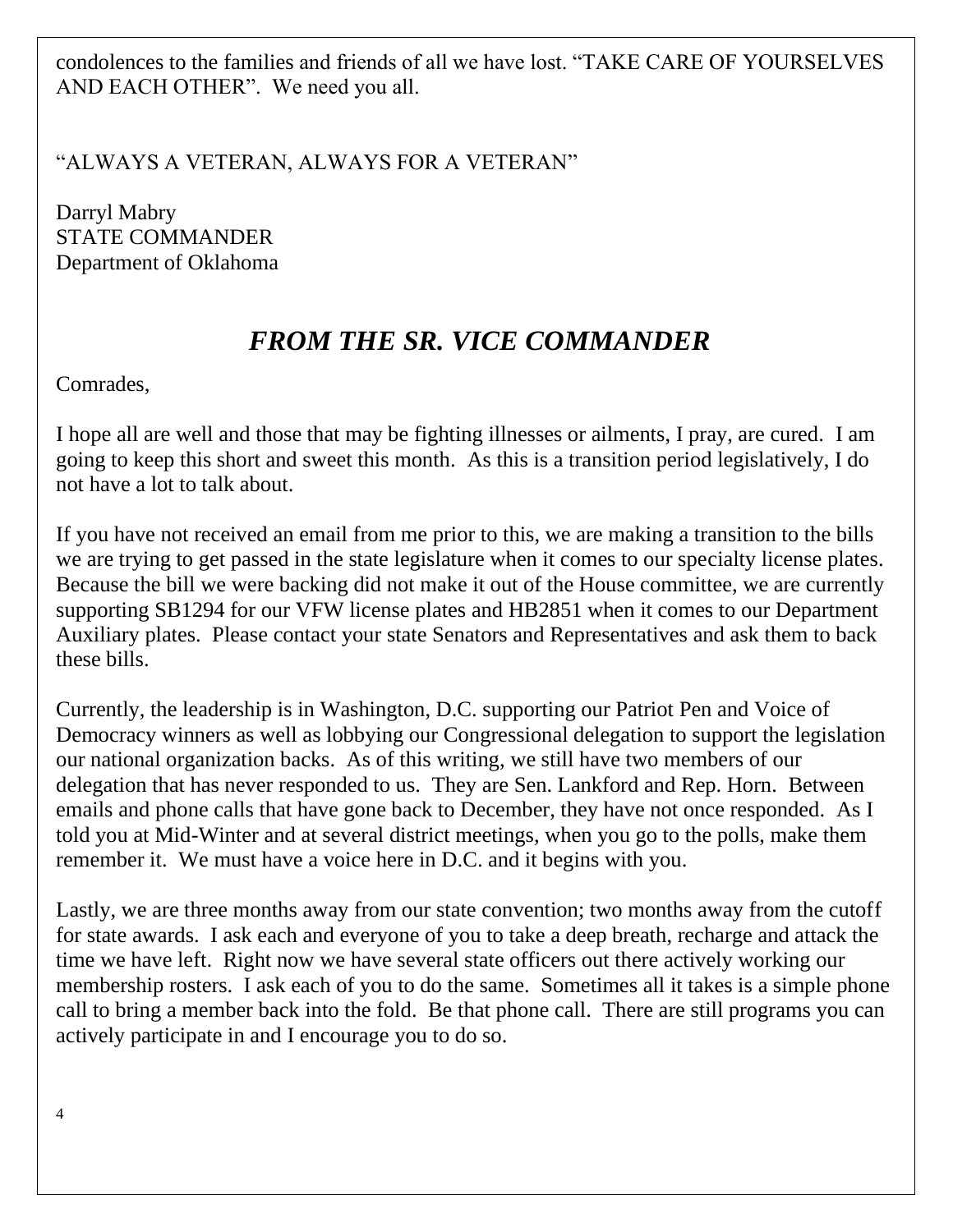Keep doing what you are doing. We have some great plans for our future and I ask all of you to look deep inside and recommit yourselves to the great purpose our organization has by constantly fighting for our military, veterans and their families. It takes each and every one of you to make a difference and I know you can and will.

--

V/R, Michael L. Merit State Senior Vice Commander VFW Department of Oklahoma

### State Junior Vice Commander Public Affairs Veterans and Military Services Committee Chair *Jim Bassett*

### *Please don't forget to update your membership information when you receive your card in the mail!!*

Mid-Winter Conference is past us and it went well. Some good information was passed and discussed. Please keep an eye on the General Orders, more information will be coming out. Stay informed on what your VFW is doing. Our next major event will be the Department Convention, June 18 to 21 at the Wyndham Gardens.

Nomination time is on us again. Are you looking at fellow members that you think are ready to take on leadership roles? You should be. Talk to them, ask them. Find out about the comrades who are running for office. Get to know them and decide who to support.

If you have information to share with the Department, please get in touch with the State Adjutant. We already have the dates for Oklahoma City Dodgers Military Appreciation Nights and the Oklahoma City Energy FC. We will be setting up at the State Fairs again this year.

Now is a good time to start planning your end of year recruiting events. I know that members of the Department are more than willing to help on any membership drives. There are several other outstanding recruiters out there to ask. We also offer great opportunities to recruit. Let us know.

While talking about recruiting, what are you doing to retain your members? Do you have someone communicating with them to see how they are doing? Are you talking to them at events and making them feel welcome? Are you challenging them to be active members and egaged on your events?



I personally would like to thank everyone who supported the blood drive. While we did not reach the 20 volunteers, OBI (Oklahoma Blood Institute) has decided to continue the drives for the rest of the year. We are planning a drive for the VFW/Auxiliary Freedom

Fest and again at our state convention. The Supreme Military Order of the Cooties has set up an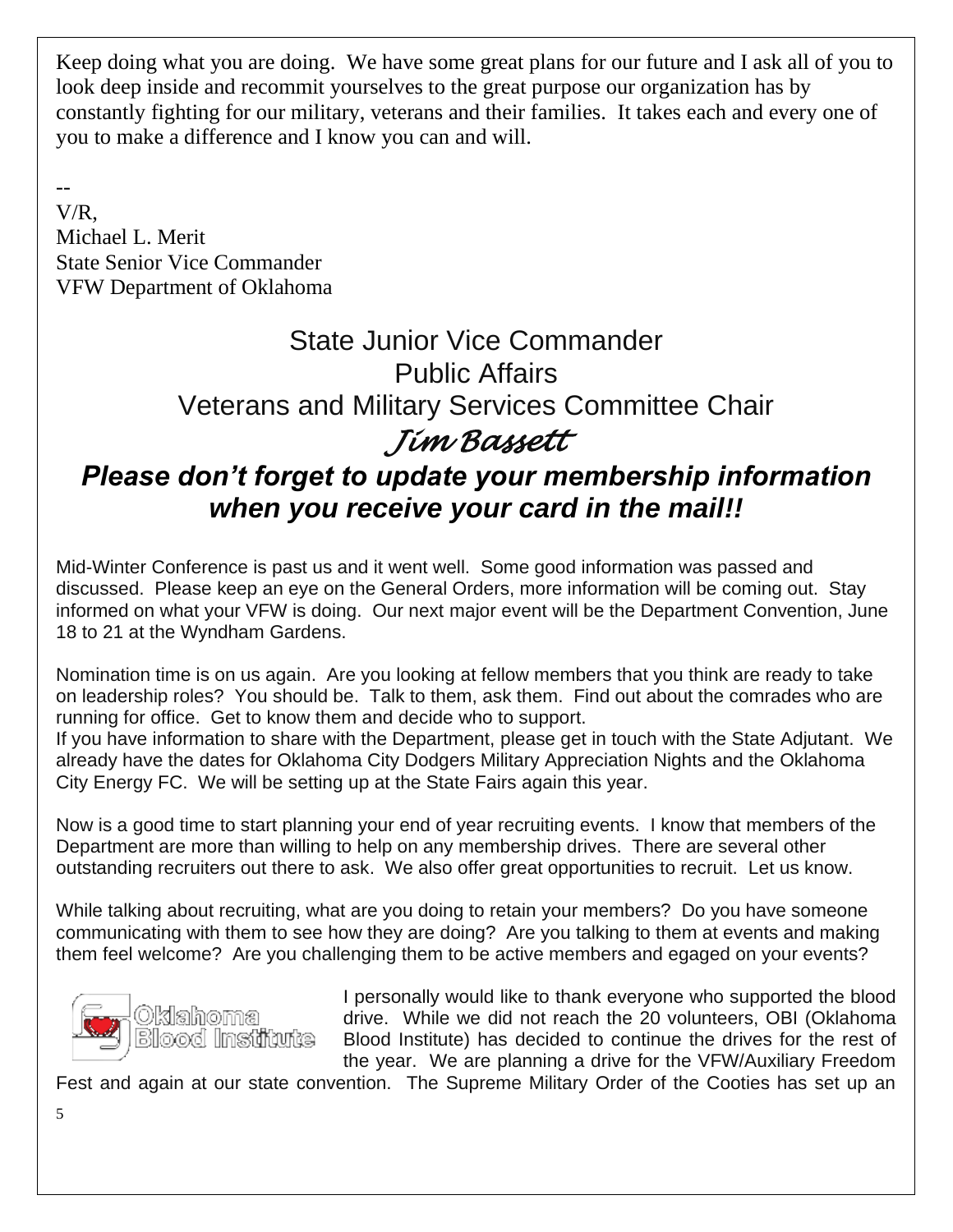online report of blood donated. If you donate, please submit the information at <http://vampire.puptent1.org/>. The blood drives are being sponsored by the Military order of the Cooties Grand of Oklahoma.

**Talking to some of the Posts and Auxiliaries members that participated in the holiday parties with the Oklahoma National Guard, they seemed to have had fun. Let's see, fun and a chance to recruit? What could be better? I know that I enjoy attending some of these events.** 



**Remember to donate to VMS! If you would like to donate to them, please follow this link. [https://vfwprograms.formstack.com/forms/vfw\\_programs\\_donation](https://vfwprograms.formstack.com/forms/vfw_programs_donation)**

By the way, did I mention that VMS is part of the Veterans of Foreign Wars?

#### **Upcoming Volunteer Opportunities and Events:**

#### **March:**

7 March, A Yellow Ribbon is currently scheduled in Oklahoma City. This will be a pre-deployment for the HHB 1-158<sup>th</sup> out of Lawton. If you are interested in attending, please let me know.

25 March, Annual Veterans Awareness Day at the State Capital is scheduled. Starting time is 1330 but it is always crowded, so show up early.

#### **April:**

18 April, the VFW and the Auxiliary is sponsoring a Freedom Fest. The timing will be from 10 to 5 at the Eufaula Indian Community Center. There will be a musical guest, Sailor Jerri will be performing from 2 until 4. [https://www.sailorjerrimusic.com/.](https://www.sailorjerrimusic.com/) If you have attended a Nation Convention lately you should remember that Sailor Jerri is former Navy and a very talented and military oriented singer.

Please share the information, let friends and family know. Share with your coworkers. If you know organizations that would like to attend or set up booths, please have them contact Teresa Stevenson, [tmstevenson@outlook.com](mailto:tmstevenson@outlook.com) or 918-429-2418.

#### **May:**

8 to 10 May, Department Commanders Leadership R&R. Commander's Leadership Rest and Relaxation retreat. Details to be provided later.

15 May, Oklahoma City Dodgers Military Appreciation Night, open to any VFW and Auxiliary members. Great recruiting event! If you would like information on helping at this game, contact me, Jim Bassett, 405.664.3929 or bassetti15@yahoo.com.

#### **June:**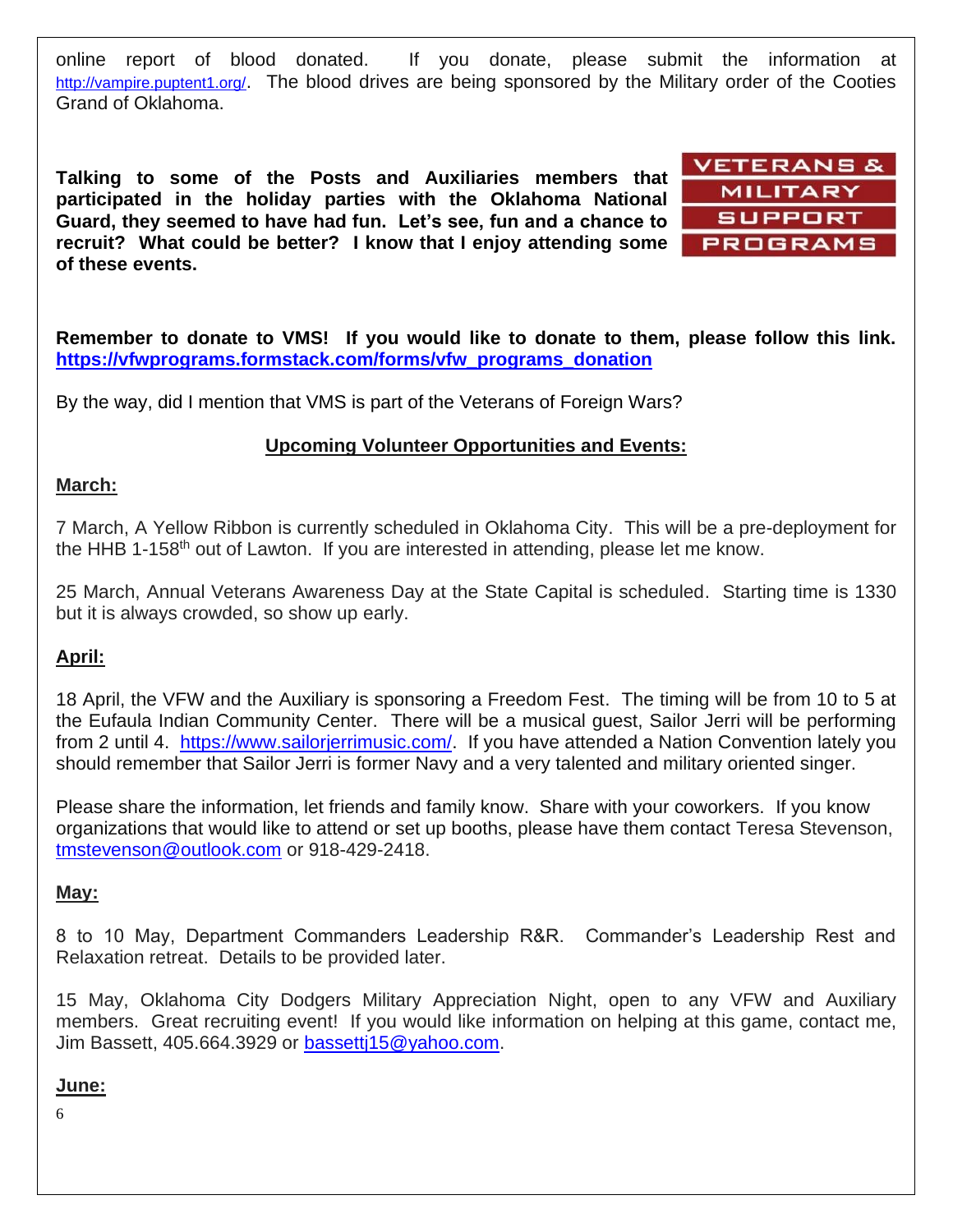18 to 21 June, State Convention, Wyndham Garden Oklahoma City Airport, 2101 S. Meridian.

**July:**

3 July, Military Appreciation Night with the Oklahoma City Energy FC against the El Paso Locomotives, open to any VFW and Auxiliary members. Great recruiting event! If you would like information on helping, contact me, Jim Bassett, 405.664.3929 or **bassetti15@yahoo.com3**<sup>rd</sup>.

10 July, Oklahoma City Dodgers Military Appreciation Night, open to any VFW and Auxiliary members. Great recruiting event! If you would like information on helping at this game, contact me, Jim Bassett, 405.664.3929 or [bassettj15@yahoo.com.](mailto:bassettj15@yahoo.com)

18 to 23 July, 121<sup>st</sup> VFW National Convention. This event will be held in Reno, Nevada.

Oklahoma State Fair, 17 to 27 September, and Tulsa State Fair, 1 to 11 October. We are planning on attending the Fair again this year. We will be concentrating on recruiting, but we will also be encouraging participation in all VFW and Auxiliary events.



The Special Olympics is always looking for volunteers. They are in need coaches, assistants, chaperons, and cheering sections. When you're out volunteering for the VFW, please wear something that identifies you as a VFW or Auxiliary member; it helps increase public awareness. Sign

up to help, better yet, have your post sign up to support or sponsor them. Apply at [https://www.sook.org/.](https://www.sook.org/)

### *Be Visible!*

When you're out volunteering for the VFW, please wear something that identifies you as a VFW or Auxiliary member; it helps increase public awareness. Any time you help a veteran is also a good time to wear something that identifies you as a member of the VFW or Auxiliary. There are some exceptions if you are working with other entities, check with them to find out if you can wear VFW or Auxiliary items.

### *Be Visible!*

SportClips Help-A-Hero Scholarship is currently taking applications. This is a scholarship that is in addition to any Tuition Assistance or scholarship they may already be receiving. [https://www.vfw.org/assistance/student-veterans-support.](https://www.vfw.org/assistance/student-veterans-support)

### Jim Bassett

State Jr Vice Commander Department of Oklahoma Veterans of Foreign Wars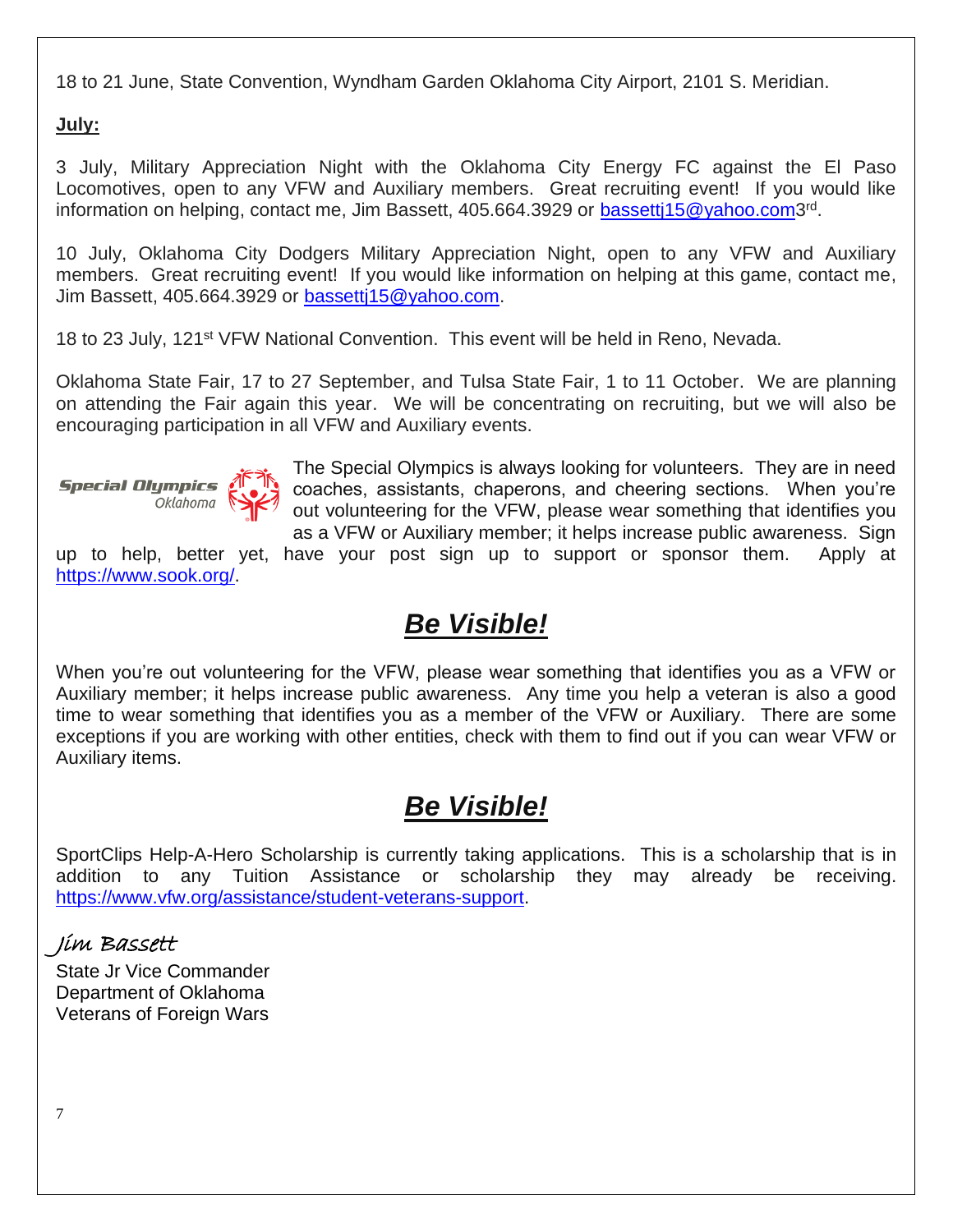

### *FROM THE OKLAHOMA VFW FOUNDATION*

**OUR MISSION: The Oklahoma VFW Foundation, a 501(c)(3) non-profit organization, assists Oklahoma veterans and their families, promotes patriotic programs, provides relief for veterans and veteran support organizations, and provides educational scholarships.**

Comrades,

We have officially started our Founding Donor and Founding Sponsor programs. The first 200 donors to the Foundation that make donations of at least \$100 where the money is direct from a donor and where nothing is exchanged for the donation will forever be known as Founding Donors. Founding Donors will be recognized with a limited- edition pin, a certificate, and mention on the Foundation's website. We also have a Founding Sponsor program for the first 25 donors who donate at least \$1,000. We will be doing pamphlets with details in the near future, but you can get your Founding Donation in now by sending at least \$100 to the OK VFW Foundation at 1103 N Blackwelder, OKC, OK 73106.

We are also working on three specific programs, funding the VFW's Service Officer program, providing funding for youth (VOD & Pat Pen) awards, and funding for Honor Guards. If one of these programs is very important to you, you can indicate on the donation it is specifically for one of those programs and the donation will be earmarked to only be used for that purpose.

Finally, one of our Board Member's terms ends in June. This is a board member that is chosen to serve a 4-Year term by the 5 members of the Foundation Board that were elected by the VFW membership. If you have an interest in being more involved with the OK VFW Foundation by serving on the Board, please contact me.



John H. Fischer President/Executive Director Oklahoma Veterans of Foreign Wars Foundation 1103 N. Blackwelder Avenue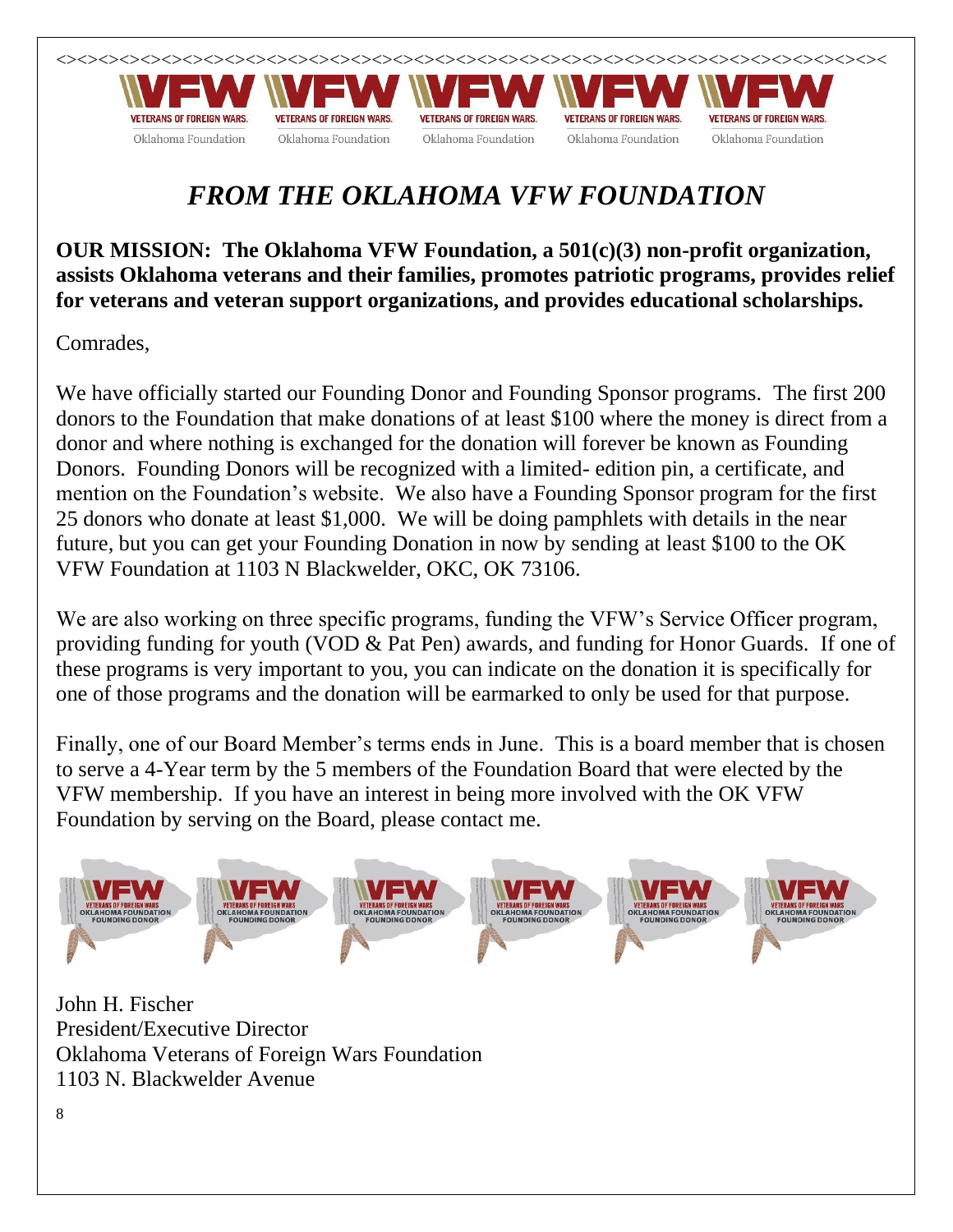### *FROM THE STATE VETERANS SERVICE OFFICER*

Per Guide for Post Service Officers 2018 version

### **Part 1 General Information**

Sec.6. Code of Conduct for Post Service Officers

The Post Service Officer:

 Will not take possession of or release confidential information ( Personally Identifiable Information, or PII), such as to what conditions were claimed or the address of the claimant, to anyone other than the DSO without the consent of the Claimant.

Per National Veterans Service Policy & Procedure Dated July 20, 2019

7. Post/District Service Officers

 G. The Order of Business for VFW Posts prescribed in the VFW Ritual requires that the PSO submit a report at each Post business meeting. The report should summarize the activities of the PSO since the last report but should never include any personally identifiable information concerning any veteran, family member of a veteran, a survivor nor any other person living or dead.

Services Officers and Commanders remember that we take on certain responsibility with the position we hold within our Post. Information that we obtain or that which the veteran tell us is private. This information shall not and will not be in Post discussion concerning individual.

### *FROM THE NATIONAL COUNCIL MEMBER*

**Development:** The latest Development campaigns were: Feb. 18 Appeals: Telemarketing campaign #3 to nonmember donors. Voice of Democracy state winners' audio email #1 to all Friends of Freedom. Feb. 20 Appeals: Spring birthday card package to member and nonmember donors. Planned Giving mailing #1. Contact: VFW Development Manager Kelly Jones, [KellyJones@vfw.org.](mailto:KellyJones@vfw.org)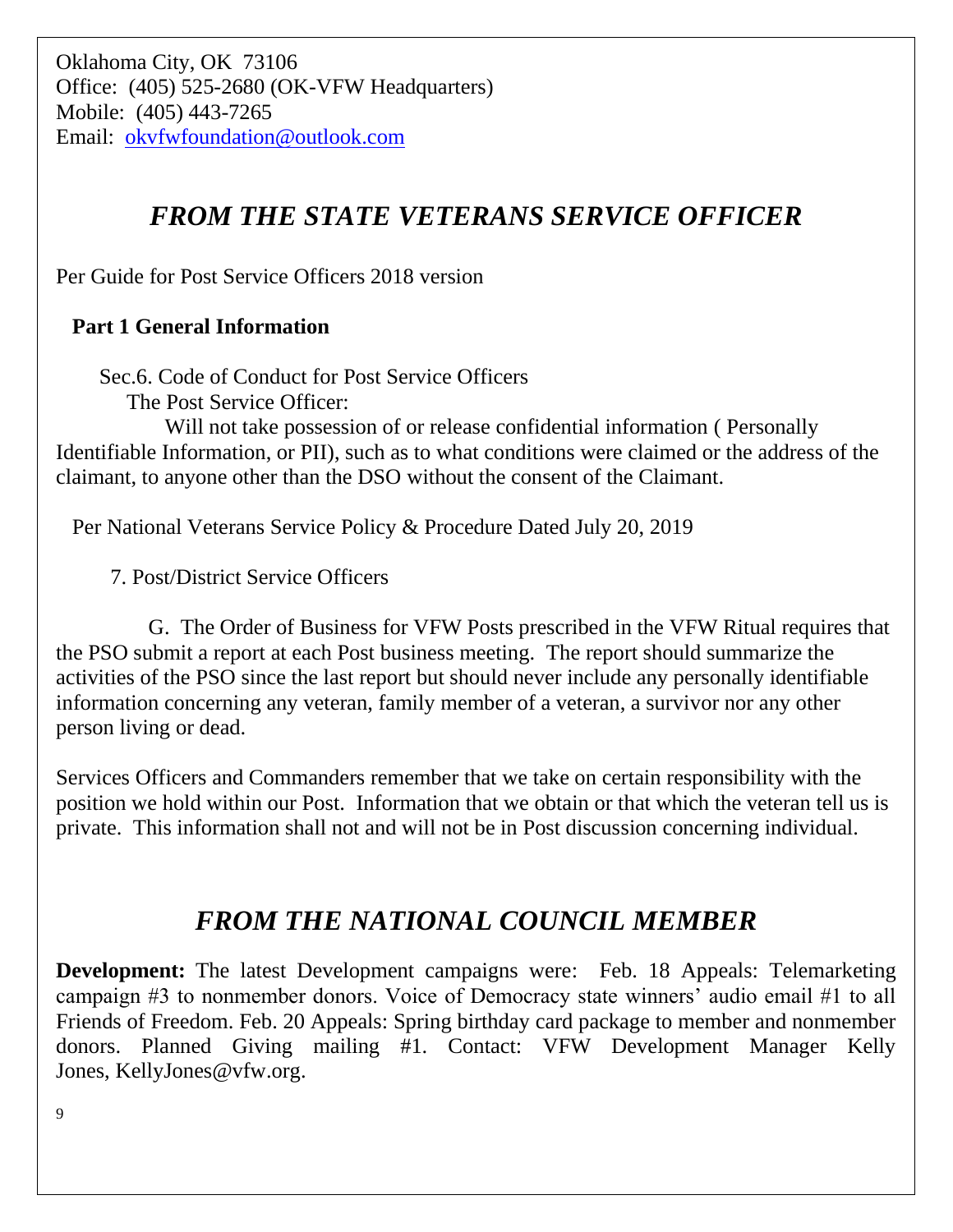**General Counsel VFW:** in conjunction with National Veterans Legal Services Program, filed a brief with the U.S. Court of Appeals for the Federal Circuit in National Organization of Veterans' Advocates, Inc. v. Secretary of Veterans Affairs. The brief requested the Court grant an initial hearing to revisit the Court's previous holding, which stated that the Court did not have authority review changes made to the VA's M21-1 Adjudication Procedures Manual. The petitioner and friend of the court contend that lack of judicial review by the Court has and will allow the VA to promulgate rules through the Manual, unchecked by either the Court or publication in the Federal Register. Such changes through the Manual could adversely affect veterans' claims. Contact: VFW General Counsel John Muckelbauer, [JMuckelbauer@vfw.org](mailto:JMuckelbauer@vfw.org).

**Human Resources:** New Employees: Terra Waitl, Member Services Advisor, Member Service Center, Kansas City office. Britany Thomas, Appeals Consultant National Veterans Service, Washington, D.C. office. Contact: VFW Human Resources Manager Danielle Heinisch, [DHeinisch@vfw.org.](mailto:DHeinisch@vfw.org)

**Administrative Operations**: There are currently 33 Posts under suspension, one of which is new. We have processed one Post surrender pursuant to Section 210 of the National Bylaws respectively. The organization has 6,143 chartered Posts. Administrative Operations is engaged in 29 Article IX Disciplinary Actions, 14 administrative actions and five membership eligibility challenges. We have 43 Bylaw/Article of Incorporation submissions in for review, 24 of which are new; current turnaround time on Bylaw/Article of Incorporation submissions is approximately 14 days. Contact: VFW Administrative Operations Director Johnathan Duncan, [JDuncan@vfw.org.](mailto:JDuncan@vfw.org)

**National HQ VFW Foundation:** The Home Depot Community Impact Grant for 2020 is now open. VFW Posts can receive up to \$5,000 in Home Depot gift cards toward maintenance and improvements to their Post building! We encourage all Posts to apply ASAP if you desire to remodel your building. Please note that this is a competitive grant program and not all applications will be funded. Additionally, only projects that use volunteers are eligible. To make the process easier, the VFW Foundation has produced an easy-to-understand how-toapply guide that walks Post members through the online application process. For your copy or if you have any questions, contact Grants & External Relations Coordinator Jason Couch, [JCouch@vfw.org](mailto:JCouch@vfw.org) or 816.968.1174. Contact: VFW Foundation Administrator Richard Potter, [RPotter@vfw.org.](mailto:RPotter@vfw.org) NOTE: This is not to be confused with our own Department of Oklahoma Foundation!

*Last Note: Remember what Esprit de Corps means to us in the VFW: Group morale – belief in the organization, confidence in its capacity to succeed and our members knowing that they belong to the best outfit in the world!!*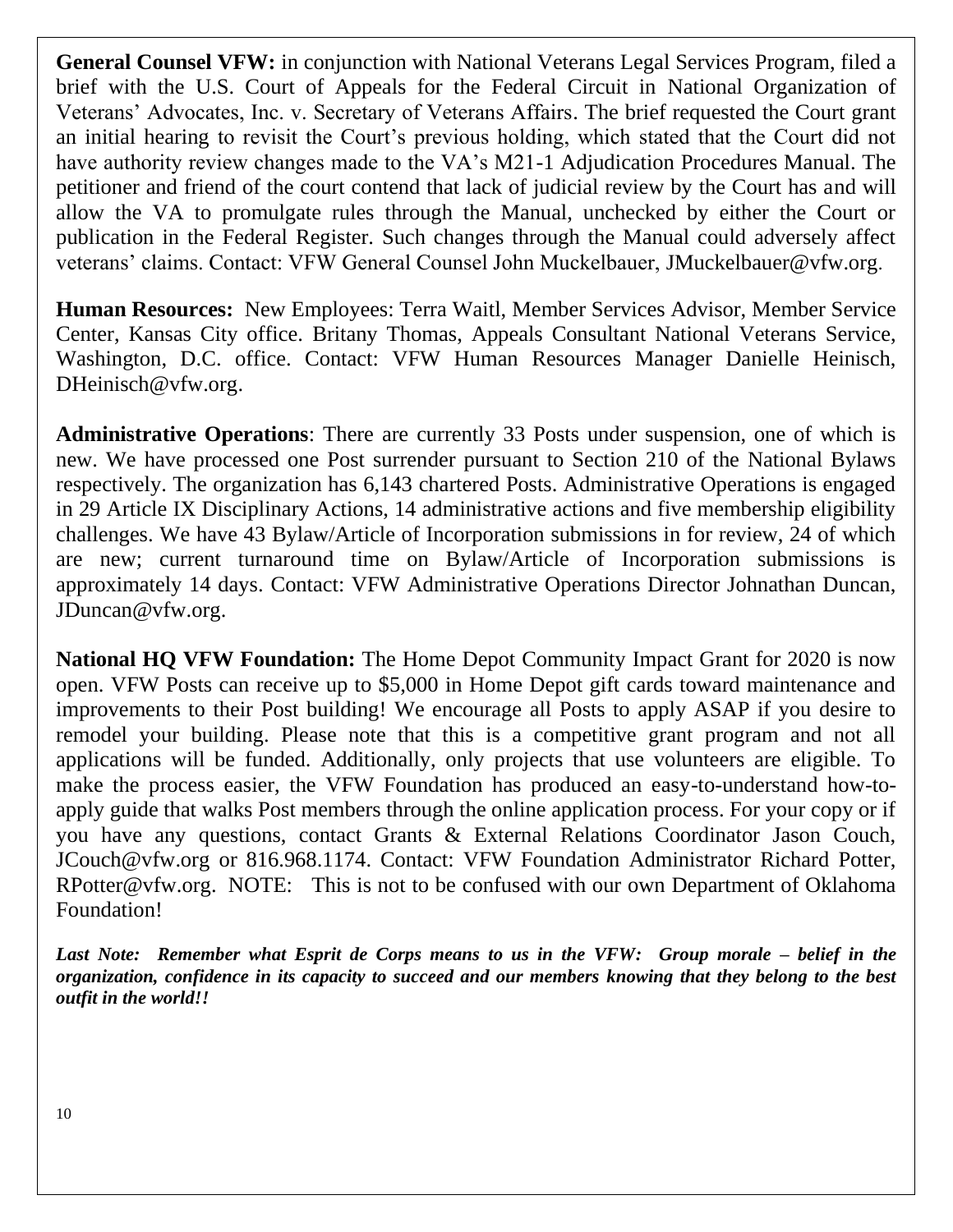### *FROM THE STATE VFW RIDERS PRESIDENT*



Comrades, Auxiliary and VFW Rider's

I hope everyone is doing well and ready to kick off 2020. Riding Season is not far away and hopefully we will get a chance to ride together this year. I see great opportunities for us as to accomplish many things this year as a VFW Riders Group. I have scheduled a State Riders meeting on March 14th at 10:30 AM. The location will be the VFW Department Headquarters 1103 N. Blackwelder in OKC. All Riders, Auxiliary and Support Riders are welcome to attend. It will give us a chance to discuss this year's upcoming Rides and Events that each Post has planned and hopefully set something up for all of us to get together for a State Group Ride. One ride I'd like to mention here is the Medal of Honor Escort in April, this is one I look forward to every year. The Texas Department of Public Safety and local Law Enforcement will close the Highways from DFW to Gainesville TX. The Highway and overpasses will be lined with people honoring some of our Nation's greatest National Treasures. The Patriotism shown is amazing and just the chance to meet the Medal of Honor Recipients is a humbling experience in itself. April 15th will be the motorcycle escort for the Recipients from DFW Airport to Gainesville. If you do not ride you can still participate and show your support for the recipients and greet them when they come into Gainesville. April 18th will be the parade and meet and greet for the Recipients. During the meet and greet you will have the opportunity to take pictures and visit with them. So, if you can't make the escort come on down for the Saturday events and bring your whole family. For more information go to the Medal of Honor Host City at [medalofhonorhostcity.com](http://medalofhonorhostcity.com/) 

We are always looking for ways to keep our numbers strong and find ways to help with recruiting and maintaining members for the VFW. The Riders Group can be very useful and fun way to get more people involved in your Post. If any Post is interested in standing up a Riders Group or has any questions, contact myself @ 580-465-7077 or Curt Watts at the Dept. HQ's at 405.590.8577

Thank You Billy Stone VFW State Riders President. 580-465-7077 [commochief345@yahoo.com](mailto:commochief345@yahoo.com)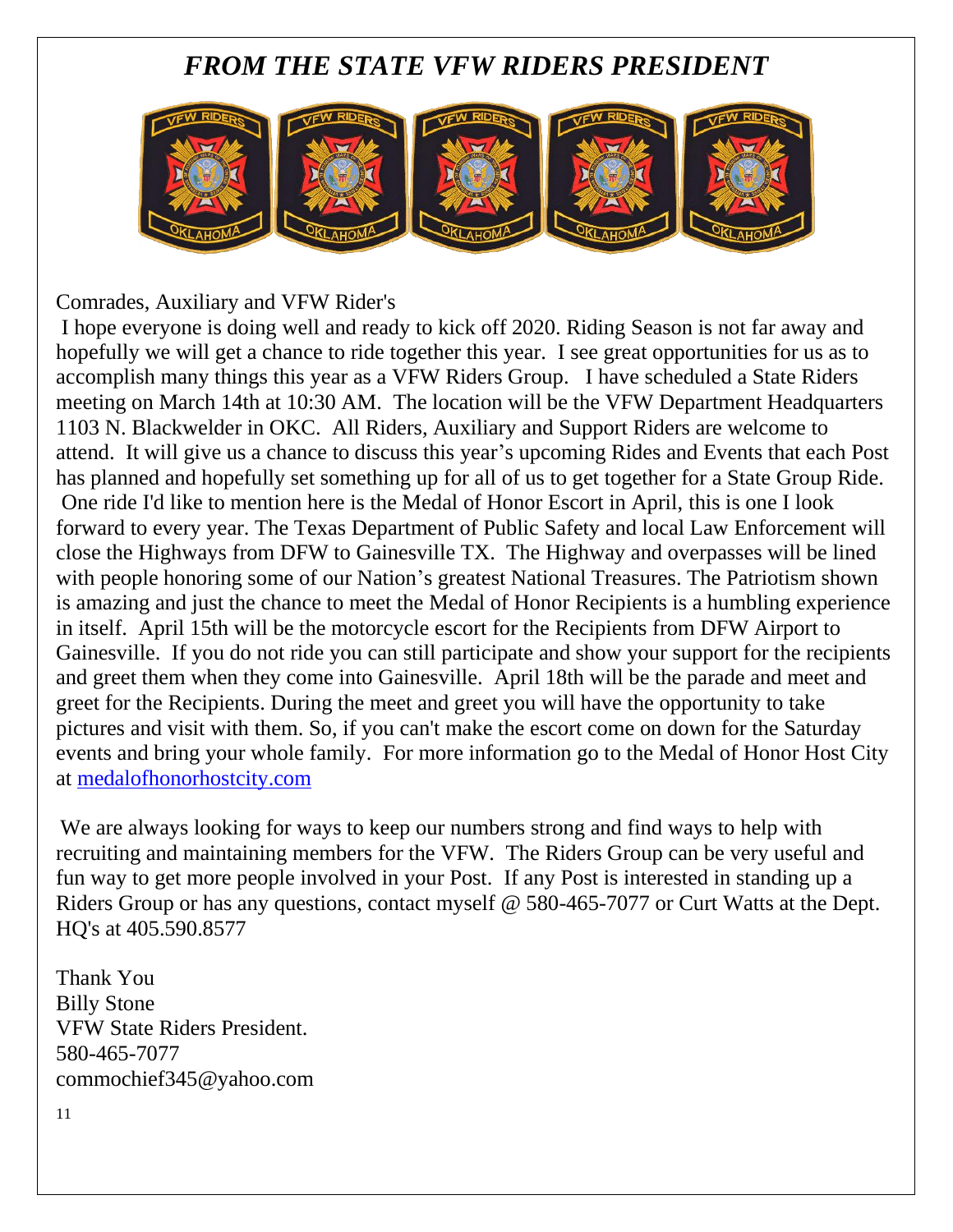### *FROM THE STATE SCOUTING CHAIRMAN*

Comrades,

By the time you read this, your Posts should be looking over your Scout of the Year nominees to make sure the entire packet is complete. Maybe you even have multiple Scouts and have to pick who is the best of the best. Just make sure to have your Post's nominee for Scout of the Year to Department by April 1st. Your Post entries can be sent to Department Headquarters to my attention.

We have made it easier than ever to get the information you need to the local Boy Scout, Girl Scout, Venture Scout or Sea Scout unit near your Post. Go to the new and improved Department of Oklahoma VFW Website [\(www.vfwoklahoma.org\)](http://www.vfwoklahoma.org/), and under the PROGRAMS tab at the top of the page, go the Scout section. All the information you need on the Scout of the Year program can be found on this page, including the application form.

I am personally challenging every District to encourage their Posts to work with their local scouting groups. I will personally award the District from which the most Scout nominations come from \$100.00 and will create a travelling award for the "Scouting District of Oklahoma", provided the winning District had 2 or more nominations!

John H. Fischer (Post 3608) Dept of Oklahoma VFW Scouting Chair Oklahoma Veterans of Foreign Wars 1103 N. Blackwelder Avenue Oklahoma City, OK 73106 Mobile: (405) 443-7265 Email: [okvfwfoundation@outlook.com](mailto:okvfwfoundation@outlook.com)

#### **District Meetings for 2020:** *"Any Changes or corrections to Districts meetings, please notify the State Adjutant ASAP."*

 $D-1 > 02$  May 20 @ 11 am > Salina Post #5307 >  $D-3 > 03$  May 20 @ 11 am,  $>$  Stigler Post #4446 $>$ D-4 > 03 May 20  $\omega$  11 am > Durant Post #3616>  $D-5 > 03$  May 20  $\omega$  10 am > Mannford Post #7441>  $D-7 > 02$  May 20  $\omega$  11 am > Okmulgee Post #1189> D-8 > 03 May 20  $\omega$  11am > Bristow Post #3656 D-9 > 16 May 20 @ 10am > OKC Post #9265 D-10 >09 May20 @ 10 am> Del City Post #9969 D-13 >16 May 20 @ 12:30 pm > Weatherford Post #6143 D-14 > 02 May 20  $\omega$  11 am > Duncan Post #1192 D-15 > 02 May20 @11 am> Altus VFW Post #4876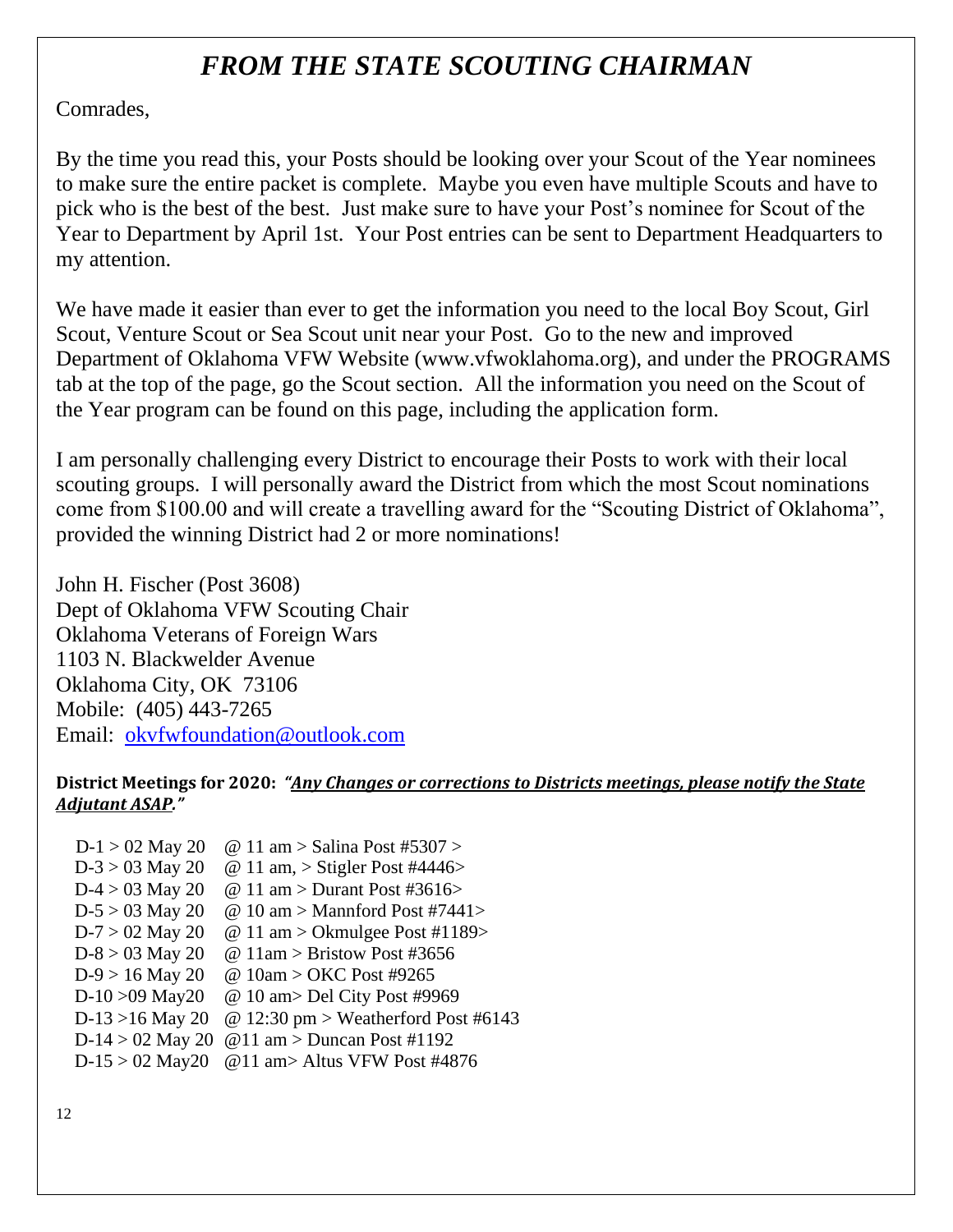#### **DATES TO REMEMBER:**

- 03 Mar> *"Star-Spangled Banner"* made U.S. National Anthem (1931)
- 08 Mar> Daylight Saving Time Begins (Set Clock Ahead One Hour)
- 14 Mar> Oklahoma VFW Riders Group Meeting @ State Headquarters 10:30AM
- 17 Mar> St. Patrick's Day
- 19 Mar> Iraq War Began (2003)
- 20 Mar> Spring Begins
- 24 Mar> Kosovo Campaign Began (1999)
- 29 Mar> National Vietnam War Veterans Day (2017)
- 31Mar> Somalia Campaign Ended (1995)

### *Department Information Technology (IT) inquiry.*

These questions are not for any program or agenda other than determining what assets are currently being used by the Posts and Districts. This information may be used to assist in developing a modernization plan for the Department of Oklahoma.

- 1. What is your primary source(s) of providing information from the Post to its members?
- 2. What is your primary source(s) of providing information from the District to its Posts and members?
- 3. Does your Post or District have a designated ISP (Internet Service Provider)?
- 4. Does your Post own any (not personal) computer or IT equipment?
- 5. Does your District own any (not personal) computer or IT equipment?
- 6. Does your Post/District have any computer/IT equipment no longer in use?

If yes to questions 4, 5, or 6, please provide as much of the following information as you are able:

Equipment (computer, monitor, keyboard, mouse and so on):

Computer(s):

Brand and model: Age (if known): Processor: Memory:

Monitor(s) (computer connection if know, USB, PCI, DVI, VGA and so on): Brand: Model: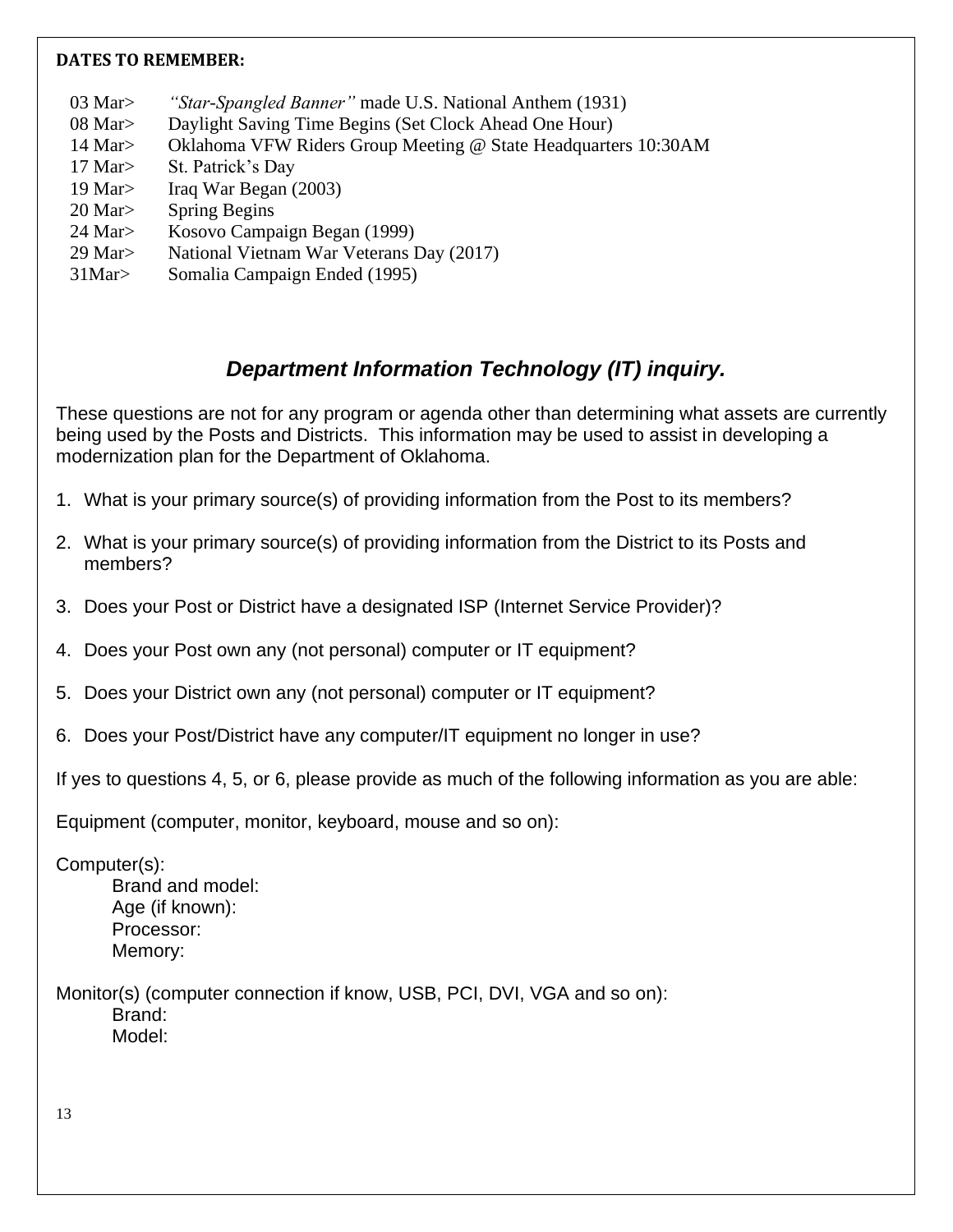#### Printer(s):

Brand: Model: Age (if known): Wired or wireless connection:

Operating System (Windows 10, Windows 7, Linux, macOS, Unix and so on):

Software (MS Office, Accounting software, database, anything used to track or maintain the Post or District information. Include version if known):

## **LOOKING FOR OSAGE COUNTY VETERANS**

**<><><><><><><><><><><><><><><><><><><><><><><><><><><><><><><><><>**

Past VFW members in Fairfax, Oklahoma are attempting to revive their Post.

If you know a veteran in the area who might be interested in becoming involved, please contact us ASAP.

We wish to contact all veterans, including but not limited to those with VFW eligibility.

Vets in Pawhuska, Shidler, Ralston and the outlying area are welcome.

Contact: Gary Miles, CMDR, VFW Post 1201 580.761.2431 [milesga@cableone.net](mailto:milesga@cableone.net)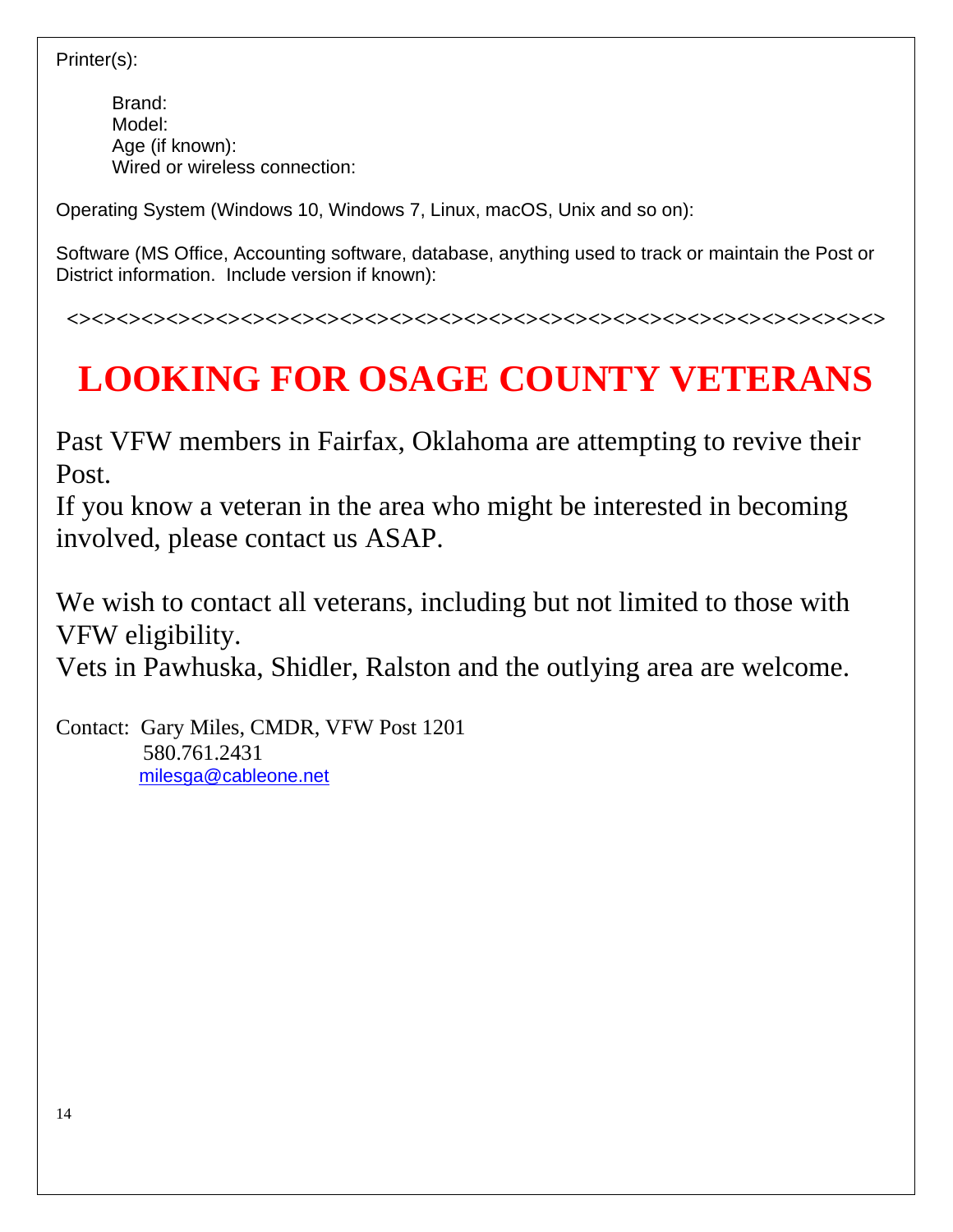





#### **Department of Oklahoma Veterans of Foreign Wars of the United States**

### **2019-2020 State Raffle Tickets are ONLY \$10**

# *GRAND PRIZE: \$1,000*

*Other Prizes*

*3 x \$500, 3 x \$250, 5 x \$150, 6 x \$100*

**SPECIAL EARLY BIRD DRAWINGS**

For tickets purchased and money turned into State Headquarters on or before December 31<sup>st</sup>, 2019, four prizes of \$100 each will be awarded in January!! *(Early Bird winners are eligible for main drawings)*

### **Individual Prizes for Selling the Most Tickets**

- If at least 800 total tickets are sold, the top two individual sellers will be awarded cash prizes.
- If at least 900 total tickets are sold, the top three individual sellers will be awarded cash prizes.
- If at least 1,000 tickets are sold, the top four individual ticket sellers will be awarded cash prizes.

### **Post/Auxiliary Prizes for Selling the Most Tickets**

- In addition, Post and Auxiliary Units whose members sell tickets will also win prizes….
- 2 Posts/Auxiliaries win prizes if 800 total tickets sold, 3 win if 900 sold, and 4 win if 1,000 sold.
- If 1,000 total tickets sold, a cash prize to the VFW or Auxiliary District who sold the most tickets.

#### *Specific Prize Drawing Information:*

*Early Bird: Drawings for a \$100 winner will be drawn on January*  $10^{th}$ *,*  $17^{th}$ *,*  $24^{th}$  *and*  $31^{st}$ *, 2019. (Tickets sold and turned in by 12/31/19).* 

*NOTE: For all other drawings, tickets must be sold and turned in to State Headquarters prior to the drawing for that date.*

*March 2020: \$100 Drawings on Friday, March 6th, 13th, and 20th, 2020. \$250 Drawing on Friday, March 27th , 2020.*

*April 2020: \$100 Drawings on Friday, April 3rd, 10th, and 17th, 2020. \$250 Drawing on Friday, April 24th, 2020.*

*May 2020: \$150 Drawings on Friday, May 1st, 8th, 15th, 22nd, and 29th, 2020.*

*Memorial Day 2020: Two \$500 Drawings, exact date to be determined but will be between Saturday, May 23rd and Tuesday, May 26th, 2020.*

*2020 Oklahoma State Convention: At the banquet, \$1,000 GRAND PRIZE DRAWING, as well as \$500 and \$250 winners.*

#### *Individual Ticket Seller Prizes:*

*If at least 800 tickets sold, top seller wins \$250, 2nd place wins \$100. If at least 900 tickets sold, top seller wins \$500, 2nd place wins \$250, and 3rd place wins \$100. If at least 1,000 tickets sold, top seller wins \$600, 2nd place wins \$300, 3rd place wins \$200, and 4th place wins \$100.*

#### *Post / Auxiliary Unit Ticket Seller Prizes:*

If at least 800 tickets sold, Post or Auxiliary unit whose members (when totals combined) sold the most tickets wins \$100, 2<sup>nd</sup> place wins \$50. If at least 900 tickets sold, *top Post or Auxiliary wins \$200, 2nd place wins \$100 and 3rd place wins \$50. If at least 1,000 tickets sold, top Post or Auxiliary winds \$300, 2nd place wins \$200, 3rd place wins \$100 and 4th place wins \$50.*

*If at least 1,000 tickets sold, the VFW or Auxiliary District whose members (when totals combined) sold the most tickets wins \$250.*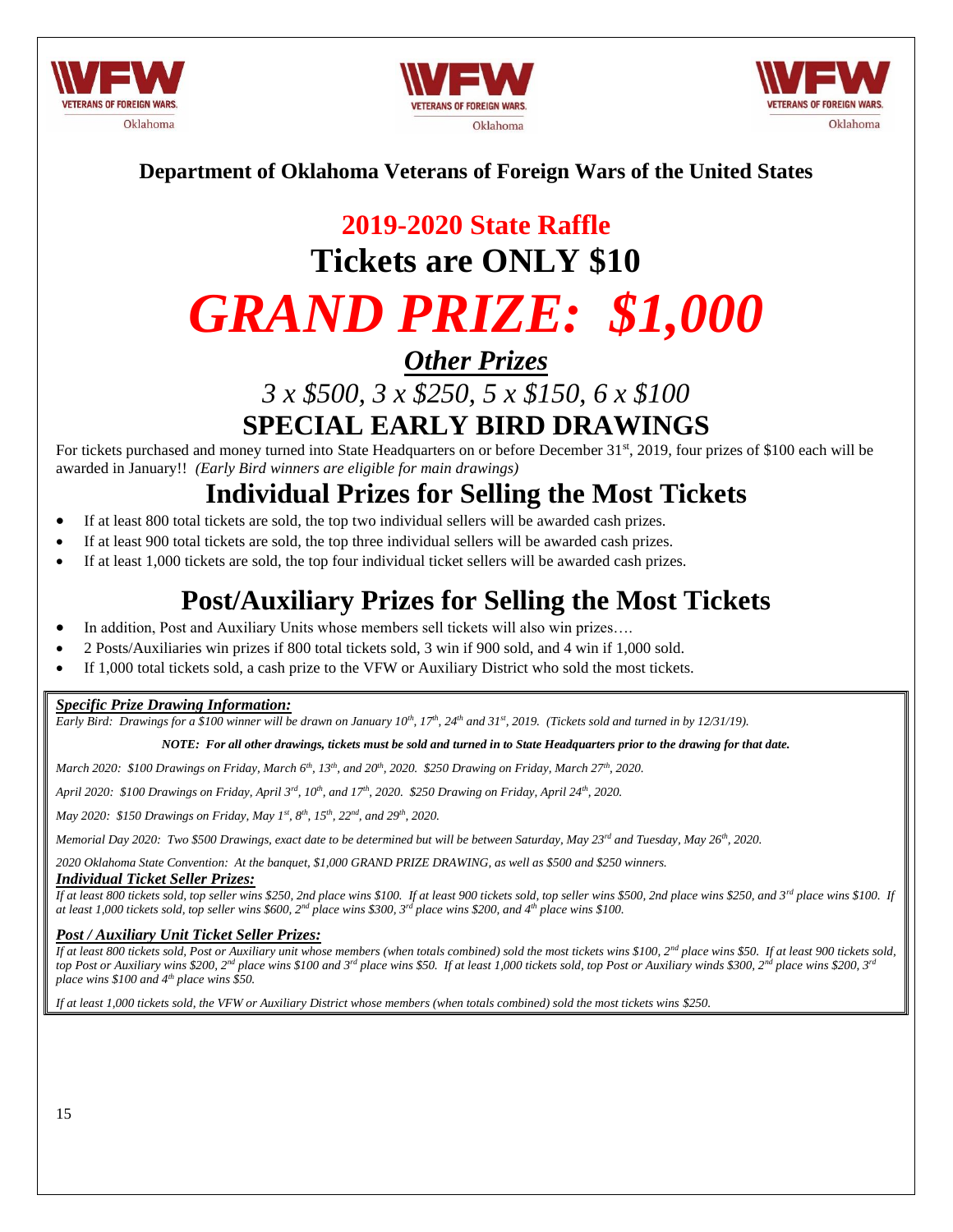# *Oklahoma VFW Shirts \$40 Department Fundraiser*



Three different Moisture wicking polo shirts. One with left sleeve pen pocket available in multiple

colors.

6.5 oz. pique adult tactical wicking polo. Made from a 100% polyester. Polo features anti-microbial BLU-X-DRI protection, stain release, snag resistance, matching buttons, a rib knit curlfree collar, side vents and hemmed sleeves. It also offers a raglan sleeve, mic clips on the center placket and shoulders, reinforced dual pen pockets on the left sleeve. Comfortable in any environment and meeting IL-50 standards.

Available from men's small to 6 XL.

Available colors are: Red, Light Blue, Royal Blue, Navy Blue, Hunter Green, White, Tan, Graphite and Black.

Ultra-light 100% polyester moisture wicking three button polo shirt has breathable mesh back, sleeve, and shoulder inserts to help you stay cool. 100% polyester embossed print smooth wicking knit with true hue technology®.

100% polyester Dry-Excel™ small grid mesh back and inserts.

Available from men's small to 4 XL.

Colors: Navy Blue, Royal Blue, White, Black, Forest Green, Graphite, Scarlet, Burgundy.